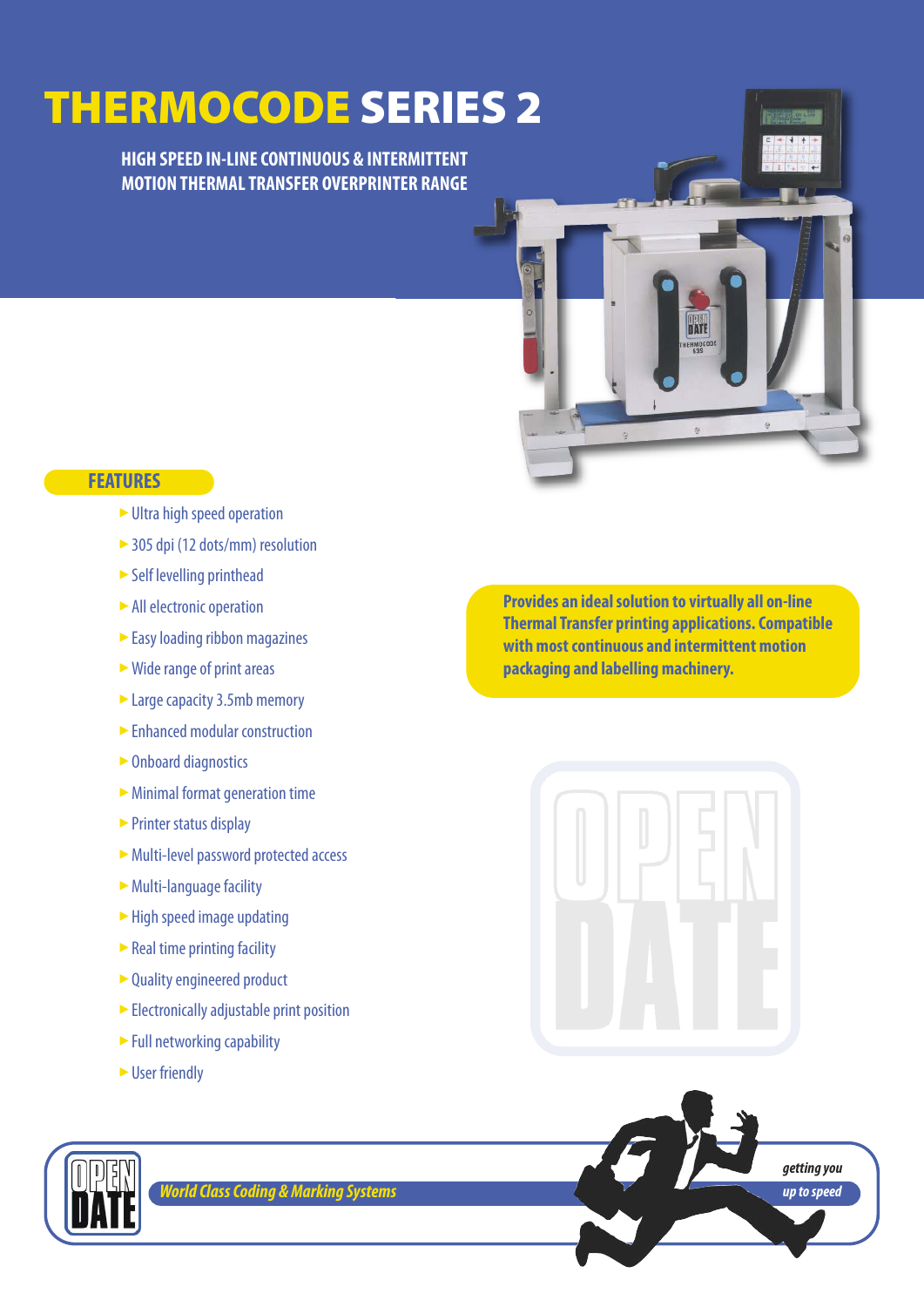

**Thermocode Series 2 provides the ideal solution for in-line coding onto most flexible packaging materials. The range of printers can be operated locally from the user friendly control module, directly from a PC or via the Open Date Networking facility.**

**To offer maximum flexibility each printer is supplied as standard with a copy of our Windows based format design software package.**

### **STANDARD PRINT FORMATS – FEATURES**

- ► Batch codes
- 
- Expiry dates ‣
- 
- $\triangleright$  Price marking
- $\blacktriangleright$  Real time coding
- ► Date offsets
- ► Bar codes
- Graphic images ‣
- ► Logos
- $\triangleright$  Incremental numbering
- ► Shift codes
- ► Offset shift codes
- $\triangleright$  Mirror imaging
- Julian date codes (EU & US) ‣
- ► Day codes
- $\triangleright$  Week numbers
- $\blacktriangleright$  Customised automatic dates
- Automatic shift code update ‣
- Individual rotation in 90 degree steps
- ► Dual image memory
- $\blacktriangleright$  Lines and boxes
- Circles, polygons and oblique lines ‣

#### **EXAMPLES**



The standard formats can be easily modified to suit your particular requirements. After modification of a format, the control module offers a "save as" facility in order that data can be accurately stored as required. (Refer to Thermocode Series 2 operating manual for full details of standard print formats).

#### **... OR CREATE YOUR OWN**





The Windows based WYSIWYG software design programme allows the user to create formats in house adding complete flexibility to the in-line coding system. Product format generation including special fonts and/or graphics can be completed in a matter of minutes.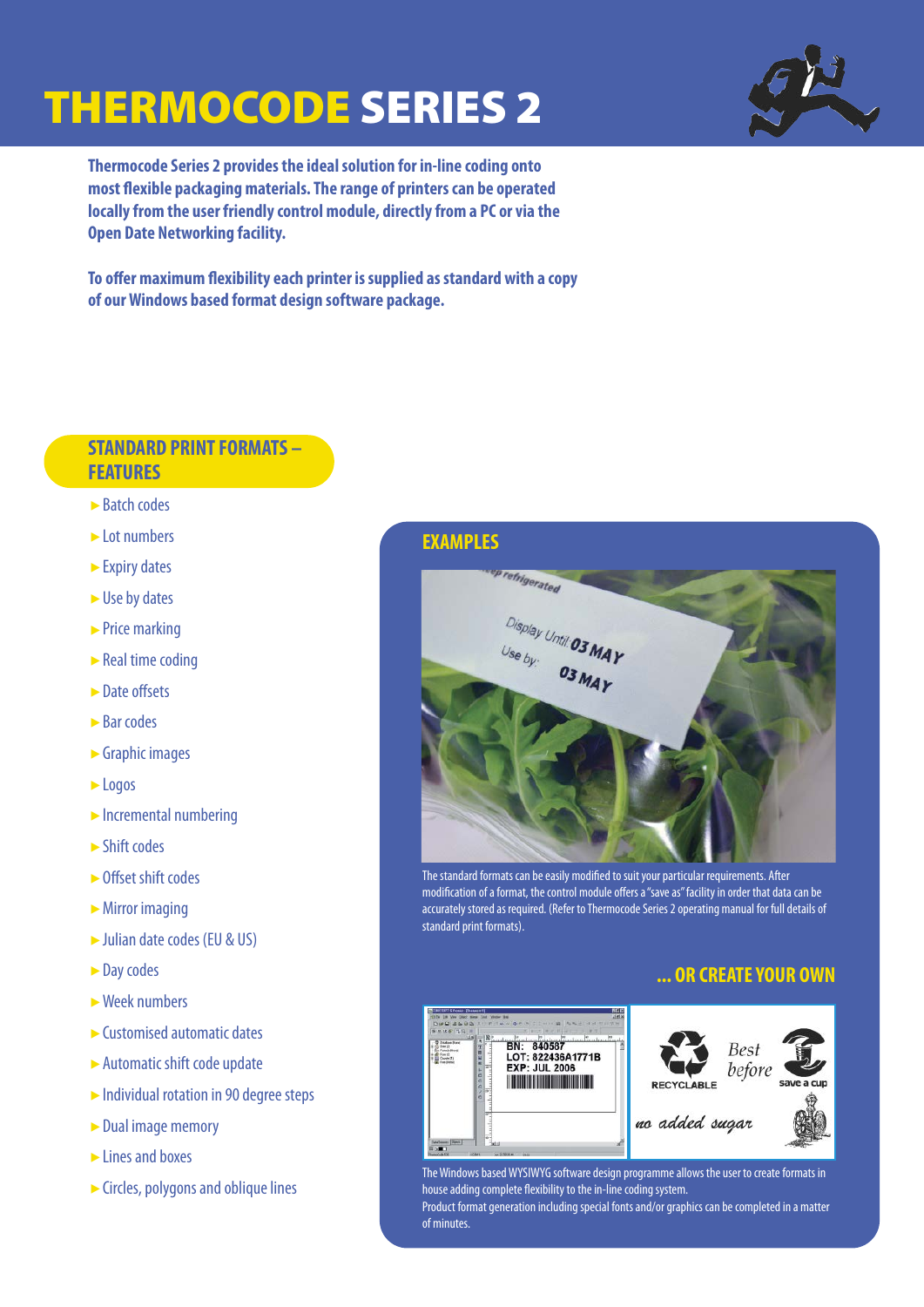

## **CONTROL MODULE**

- $\triangleright$  Simple format selection from printer memory<br> $\triangleright$  4 line 20 character back lit LCD display
- ► 4 line 20 character, back lit LCD display<br>► Format editing with 'save as' facility
- ► Format editing with 'save as' facility<br>► On board language selection
- ► On board language selection<br>► Foreign character insertion fa
- ► Foreign character insertion facility<br>► Multi level access password protect
- ► Multi level access password protection (optional)<br>► On board diagnostics including:
- On board diagnostics including:<br>1 Low and end of ribbon alarm
	- 1. Low and end of ribbon alarm 2. Magazine 'out' warning
- 3. Printer status 4. Print count 5. Print head data analysis





### **TIP UP FRAME FACILITY**

- ► Aids trouble free printhead cleaning
- ► Ensures simple web threading through printer frame
- ► Gives access to clean print base rubber
- Easy replacement of print base rubber

## **INSTALLATION DETAILS**